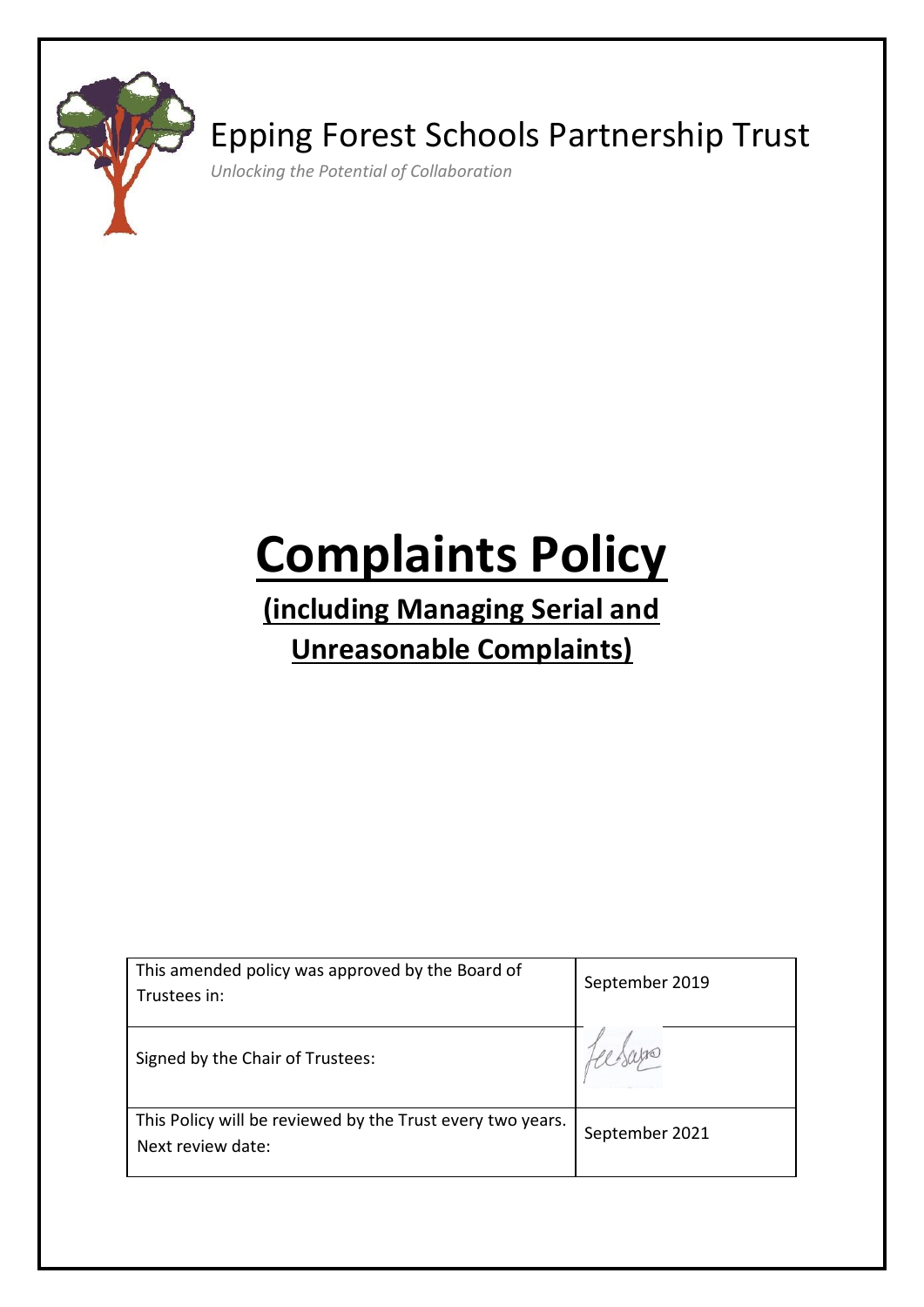#### **Table of Contents**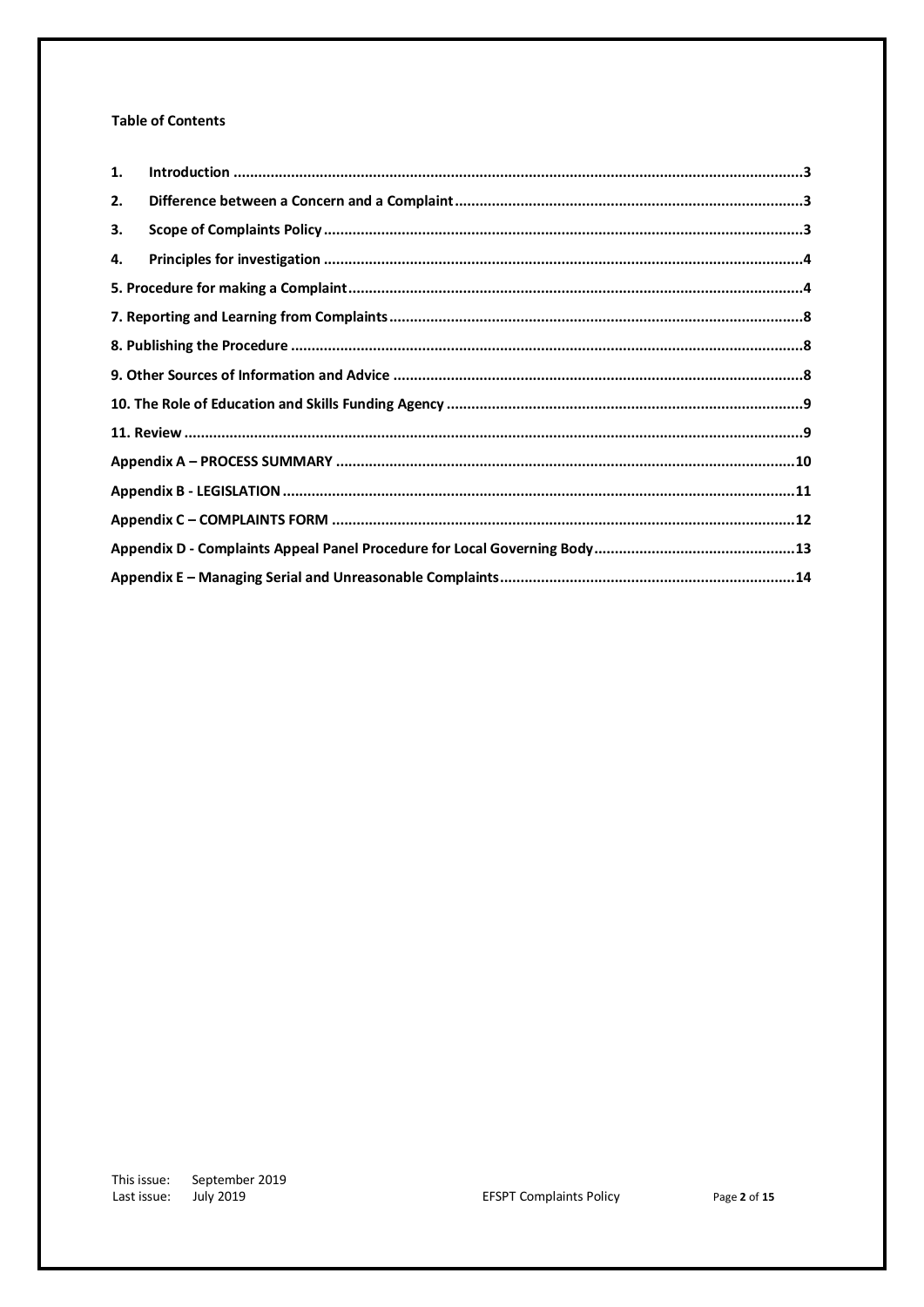## <span id="page-2-0"></span>**1. Introduction**

At (enter school name here), part of the Epping Forest Schools Partnership Trust, we encourage all parents and pupils to approach any member of staff in the first instance if they have a concern or complaint.

In the event that these initial approaches fail to resolve a complaint, this policy lays out the procedures that should be followed to allay any concerns about a particular issue.

If you do not understand any part of this policy, please do not hesitate to contact the Headteacher. Your complaint will then be investigated fully, ensuring all relevant facts are taken into consideration.

<span id="page-2-1"></span>For further information about current government legislation please see Appendix B.

# **2. Difference between a Concern and a Complaint**

A 'concern' is 'an expression of worry or doubt over an issue considered to be important for which reassurances are sought'. A complaint is defined as 'an expression of dissatisfaction however made, about actions taken or a lack of action'.

We believe in trying to resolve complaints at the earliest possible stage. Many issues can be resolved informally, without the need to invoke formal procedures. At (enter school name here) we take informal concerns seriously and make every effort to resolve the matter as quickly as possible.

There are occasions when complainants would like to raise their concerns formally. In those cases, the formal procedure set out in this policy should be invoked.

# <span id="page-2-2"></span>**3. Scope of Complaints Policy**

3.1 This policy applies to complaints received from within the school/Trust community namely Parents / Carers/ Pupils and also to complaints received from the wider community e.g. Residents, Local Businesses, Local Council, MP Etc.

3.2 Please be aware that although this policy covers complaints about the arrangements for in school support for SEND pupils, the statutory assessments of special educational needs (SEN) is not covered by this policy. Please refer to Section 9 'Other Sources of Information and Advice' on page 9 in this policy.

In addition this policy does not cover complaints procedures relating to:

This issue: September 2019 Admissions Safeguarding matters Exclusion Whistle-blowing Staff grievances Staff discipline

Last issue: July 2019 EFSPT Complaints Policy Page **3** of **15**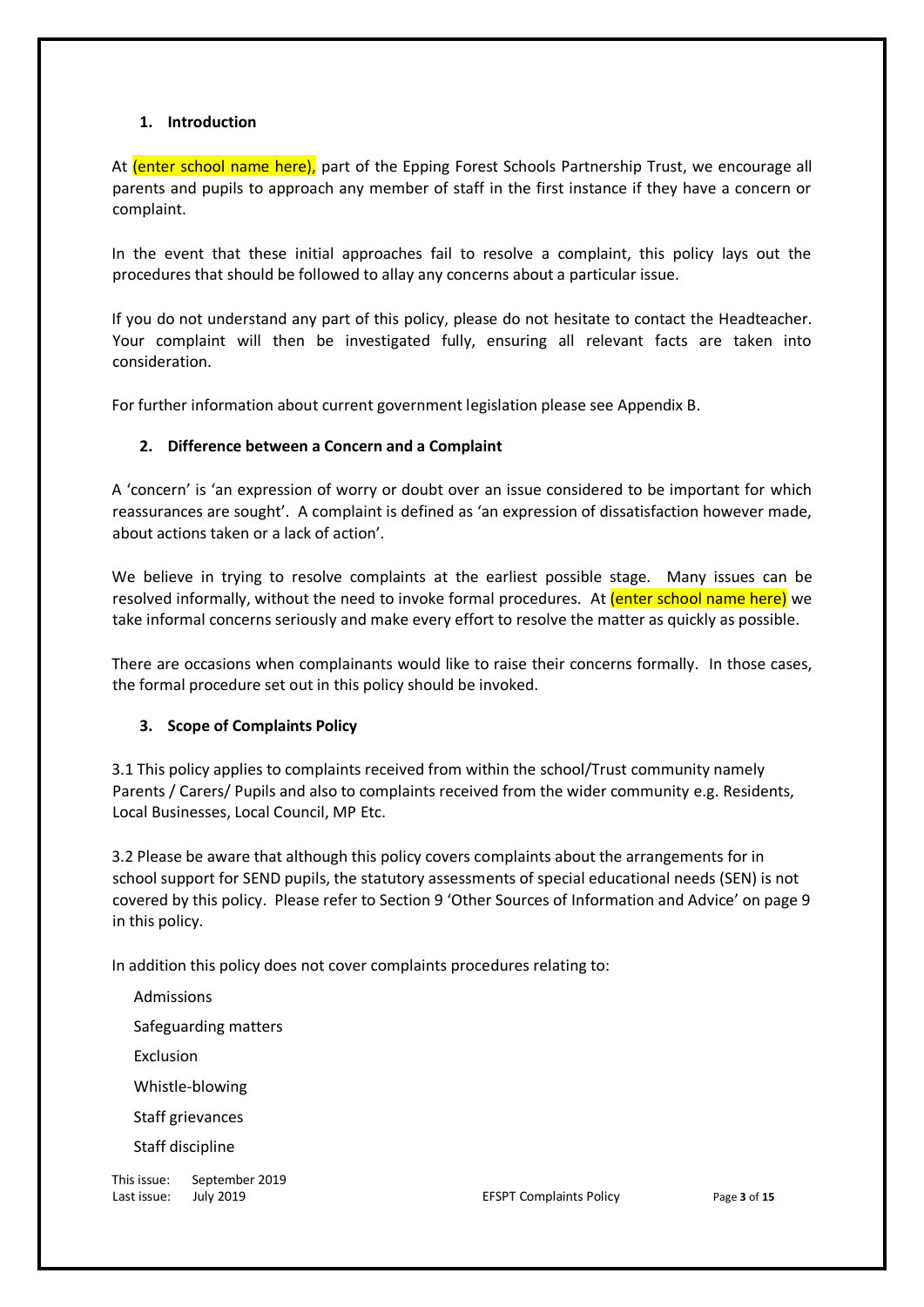Please refer to our website to see our separate policies for procedures relating to these types of complaint.

3.3 Complaints about services provided by other providers who use school premises or facilities should be directed to the provider concerned.

# <span id="page-3-0"></span>**4. Principles for investigation**

4.1 When investigating a complaint we will try to clarify the basis of the concern and what the complainant believes would put things right.

4.2 We will address complaints as quickly as possible. To achieve this, realistic and reasonable time limits will be set for each action within each stage by the Headteacher / Chair of Governors / Trust Board etc and agreed with the complainant. Timescales will fall within school working days. For the purpose of this Complaints Policy a school day is a weekday during term time when the school is open to pupils; a school day excludes weekends and bank holidays. Details of term dates can be found on school websites. Although every effort will be made to comply with the timescales detailed in this policy, it may not always be possible to meet these timescales for example due to the complexity of the complaint, the unavailability of the complainant if a meeting is felt relevant or other reasons. In circumstances where the timescale detailed in the Complaints Policy cannot be met, a letter will be written by the person identified as responsible for carrying out the investigation detailing the reasons for the delay and setting out a new timescale that will apply.

4.3 The school expects that complaints will be made as soon as possible after an incident arises and no later than 3 months afterwards. We will consider exceptions to this time frame in circumstances where there were valid reasons for not making a complaint at that time and the complaint can still be investigated in a fair manner for all involved.

# <span id="page-3-1"></span>**5. Procedure for making a Complaint**

There are a number of stages to our Complaints Policy which are summarised below:

# **5.1 Stage 1 – Informal**

At this stage the aim is to resolve the concern through informal contact at an appropriate level within the school.

5.1.1 Initially we would ask that a parent or pupil discusses the complaint with the relevant member of staff, usually the class teacher. However, if you have difficulty with discussing the issue with that member of staff, the complaint can be referred to another member of staff. Similarly, if the member of staff directly involved felt unable to deal with the complaint then another member of staff can be allocated to deal with the complaint in the first instance.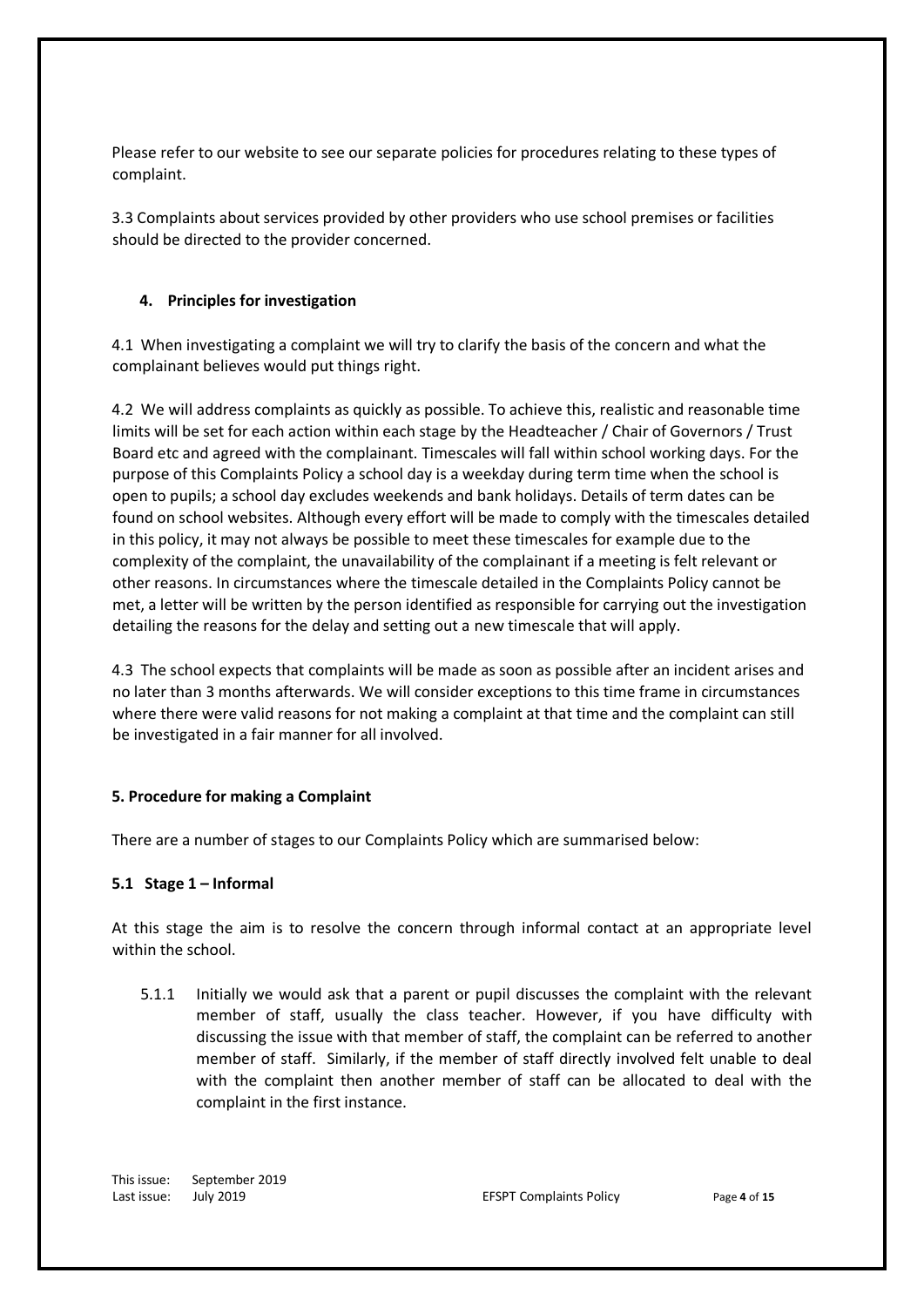- 5.1.2 The school will record your concern and ensure that appropriate person (if it not the person whom you have raised the concern with) is in contact with you as soon as possible.
- 5.1.3 The school will investigate your concern and keep you informed.
- 5.1.4 If you are not happy with how a concern has been resolved, you may raise a formal complaint at stage 2.

5.1.5 If Local Governing Body members or Trust Staff are approached about a complaint at an early stage they must be mindful of the procedure to be followed and not act unilaterally outside the formal procedure and allow the school to investigate the complaint according to this procedure.

# **5.2 Stage 2** - **Formal**

This is the formal complaint stage at which written complaints (either by letter or by completing Appendix C) are considered by the Headteacher or, where applicable, a designated Governor.

- 5.2.1 Your written complaint should be addressed to the Headteacher. However, if your complaint concerns the Headteacher personally your complaint should be sent, via the school, to the Chair of the Local Governing Body. If your complaint concerns the Local Governing Body then the complaint letter or form should be sent to the Epping Forest Schools Partnership Trust office, for the attention of the CEO.
- 5.2.2 The school/ Trust office will acknowledge your complaint as soon as possible after it has been received. **This will usually be within 3 school working days**.
- 5.2.3. As part of our consideration of your complaint the school will normally want to meet with you to discuss the complaint and fill in any details. If you wish, you can ask someone to accompany you to provide you with support. You should inform the school of the identity of your companion in advance of the meeting. In certain circumstances, the school may need to refuse a request for a particular individual to attend any such meeting – for example, if there is a conflict of interest. If this is the case, the school will notify the complainant as soon as they are aware, so that the complainant has the opportunity to arrange alternative accompaniment.
- 5.2.4 The Headteacher or Chair of the Local Governing Body may also be accompanied by a suitable person.
- 5.2.5 Following the meeting the Headteacher/Chair of Local Governing Body will investigate as required. This may involve talking to witnesses and taking statements.
- 5.2.6 If the complaint is against a member of staff, it will be dealt with under our internal confidential procedures as required by law.
- 5.2.7 The Headteacher or Chair of the Local Governing Body will keep written, signed and dated, records of all meetings, telephone conversations and related documentation.
- 5.2.8 Once the school have established the relevant facts you will be sent a written response to your complaint **within 30 school working days wherever practical**. For further guidance on timescales, please see section 4.2. The written response will give a full explanation of the decisions and the reasons. If follow-up action is needed, the school will indicate what they are proposing.
- 5.2.9 You may be invited to a follow up meeting to discuss this letter.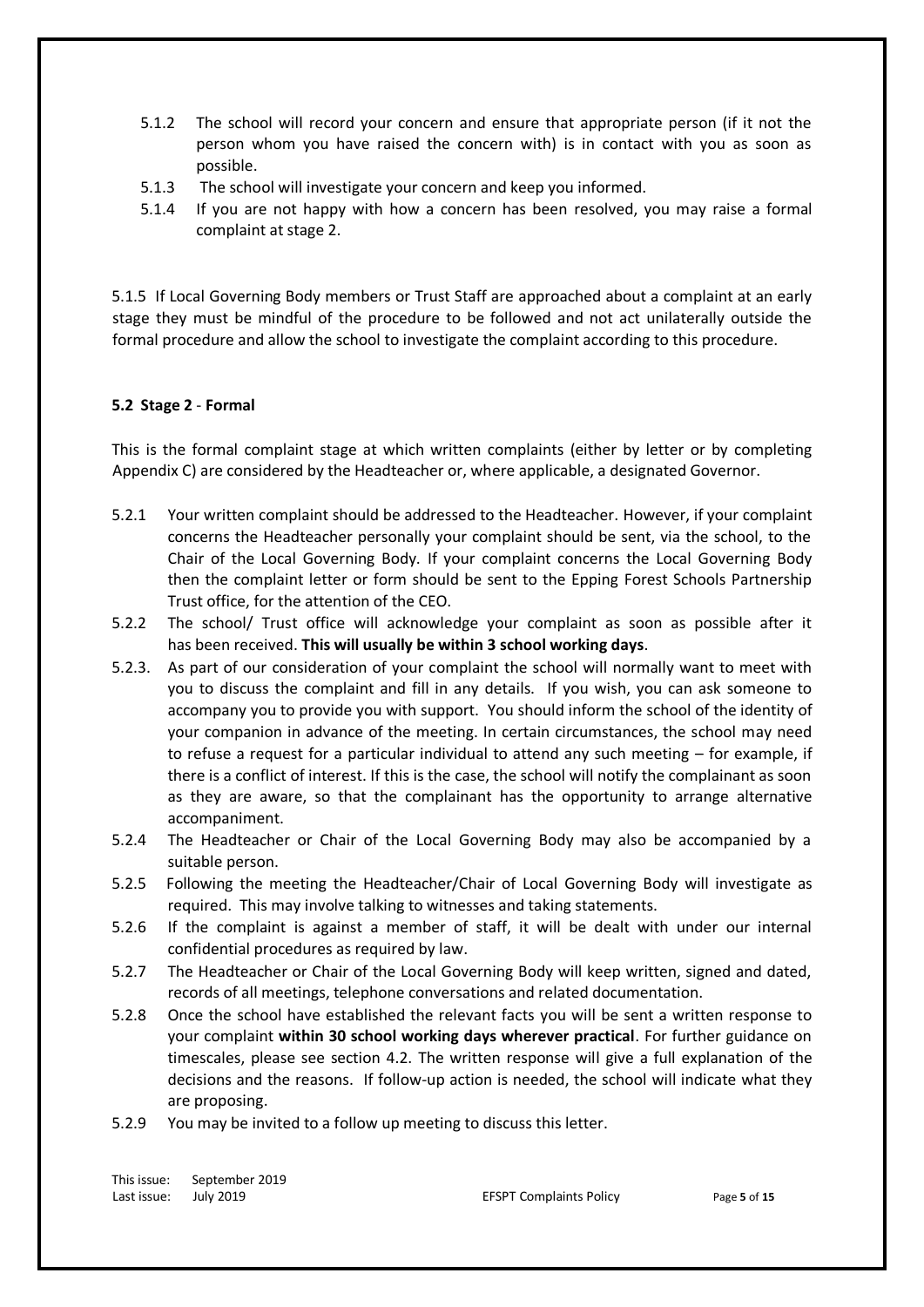5.2.10 If you are not satisfied with the outcome to your complainant you may progress to stage 3 of the procedure.

# **5.3 Stage 3 – Local Governing Body Complaints Appeal Panel**

This stage involves a formal hearing by the Local Governing Body Complaints Appeal Panel and may be enacted once stage 2 has been worked through.

- 5.3.1 If your complaint has been through stages 1 and 2 and you are not happy with the outcome, following a written request, a complaints appeal panel will be established **within 20 school working days.** Your request for a hearing with a Local Governing Body Appeals Panel should be submitted **within 10 school working days of the date of the written response to Stage 2.** Requests received outside of this timeframe will be considered only if the circumstances are exceptional.
- 5.3.2 The purpose of this arrangement is to give your complaint a hearing in front of a panel of Governors who have no prior knowledge of the details of the complaint and who can, therefore, consider it without prejudice.
- 5.3.3 The aim of a Complaints Appeal Panel is to resolve the complaint and to achieve reconciliation between the school and the parent/carer. We recognise, however, that it may sometimes only be possible to establish facts and make recommendations which will reassure you that we have taken your complaint seriously.
- 5.3.4 The process for this is set out in the section 'Local Governing Body Complaints Appeal Panel Guidance' below.

# **5.4 Local Governing Body Complaints Appeal Panel Guidance**

The Chair of the Local Governing Body (LGB) will convene a Complaints Appeal Panel

5.4.1 If necessary, the Chair of the LGB will convene a Complaints Appeal Panel (Appendix D) consisting of a minimum of three members who should not have been involved in the early stages of the complaint. In the interests of impartiality, at least one member of the panel will be independent of the management and running of the school and this will normally be a member of a LGB of another school in the Trust / or a Governor from another local MAT who has no prior knowledge or involvement in the complaint. The panel will elect their own chair. A Clerk will be appointed to the panel and will set the date, time and venue of the hearing, ensuring that the dates are convenient to all parties and that the venue and proceedings are accessible. They will aim to arrange for the panel meeting to take place **within 20 school working days**. You will be asked whether you wish to submit any further information or witness statements in support of your Appeal. You will also be asked if you wish to be accompanied by someone to this meeting (subject to the terms laid down in Stage 2 of this procedure) who may provide you with support or speak on your behalf. The headteacher and any school based staff directly involved with your complaint may be asked to prepare a report. The clerk will then collate any written material, that should have been submitted **10 working days** in advance of the meeting and send it to the parties **5 school days** in advance of the Appeal, meet and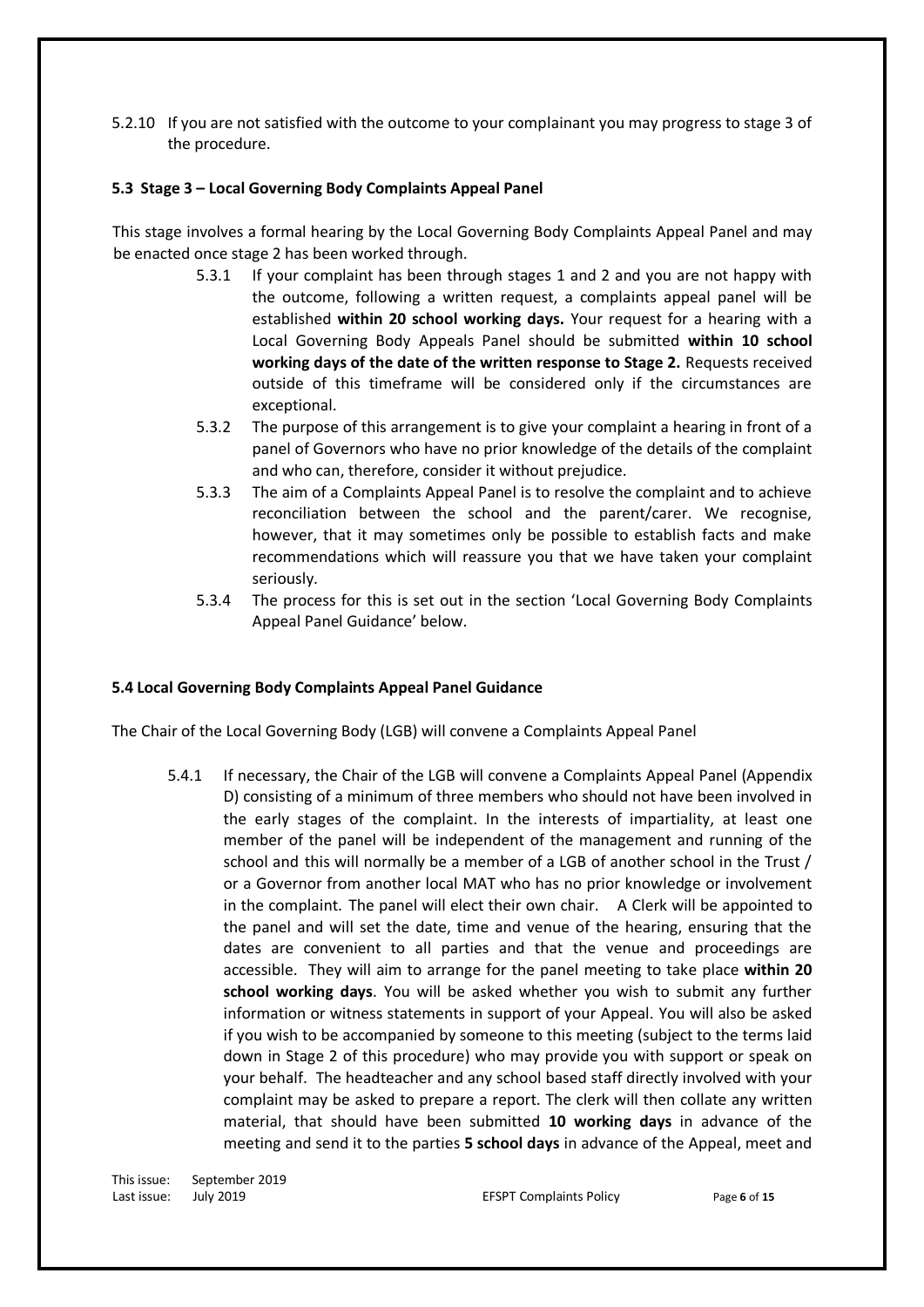welcome the parties as they arrive at the hearing, record the proceedings and ensure all parties are notified of the panel's decision.

- 5.4.2 This Complaints Appeal Panel is the last school based stage of the complaints process. Individual complaints will not be heard by the whole LGB as this would compromise the impartiality of any panel set up for a disciplinary hearing against a member of staff following a serious complaint.
- 5.4.3 It is important that the appeal hearing is independent and impartial and that it is seen to be so. No governor / Trustee may sit on the panel if they have had a prior involvement in the complaint or in the circumstances surrounding it. In deciding the make-up of the panel, governors need to try and ensure that it is a cross-section of the categories of governors and sensitive to the issues of race, gender and religious affiliation
- 5.4.4 The aim of the hearing, which needs to be held in private, will always be to resolve the complaint and achieve reconciliation between the school and the complainant. The panel chair will ensure that the proceedings are as welcoming as possible. Extra care needs to be taken when the complainant is a child. Careful consideration of the atmosphere and proceedings will ensure that the child does not feel intimidated. The panel needs to be aware of the views of the child and give them equal consideration to those of adults. Where the child's parent is the complainant, it would be helpful to give the parent the opportunity to say which parts of the hearing, if any, the child needs to attend.
- 5.4.5 The chair of the panel needs to ensure that the complainant is notified in writing of the panel's decision, with the panel's response; **this is usually within 10 school working days of the hearing.**

#### **5.5 Complaints involving Central Trust Staff**

If you have a complaint that that relates to the employees or work of the Central Trust Office then you should send your written complaint to the CEO at the Epping Forest Schools Partnership Trust Office. If your complaint involves the CEO personally then your complaint should be addressed to the Chair of Trustees at the Epping Forest Schools Partnership Trust. If a complaint is received the above procedures will be followed with the CEO taking on the role outlined for the Headteacher and a Trust Board panel being convened to hear any Appeal. If the complaint relates to the CEO then a designated Trustee will manage the Formal Stage of the complainant with the Trust Board hearing any Appeal.

#### **6. Resolving Complaints**

- 6.1 The school will always work with the complainant to seek a resolution, at the earliest possible stage.
- 6.2 There will be occasions when, despite all stages of the complaint procedure having been followed, the complainant remains dissatisfied. If a complainant tries to re-open the same issue, the Chair of the Local Governing Body can inform them that the procedure has been completed and that the matter is now closed. If the complainant contacts the school again on the same issue, then the correspondence may be viewed as 'serial' or 'persistent' and the school may choose not to respond. (See Appendix E for Managing Serial and Unreasonable Complaints.)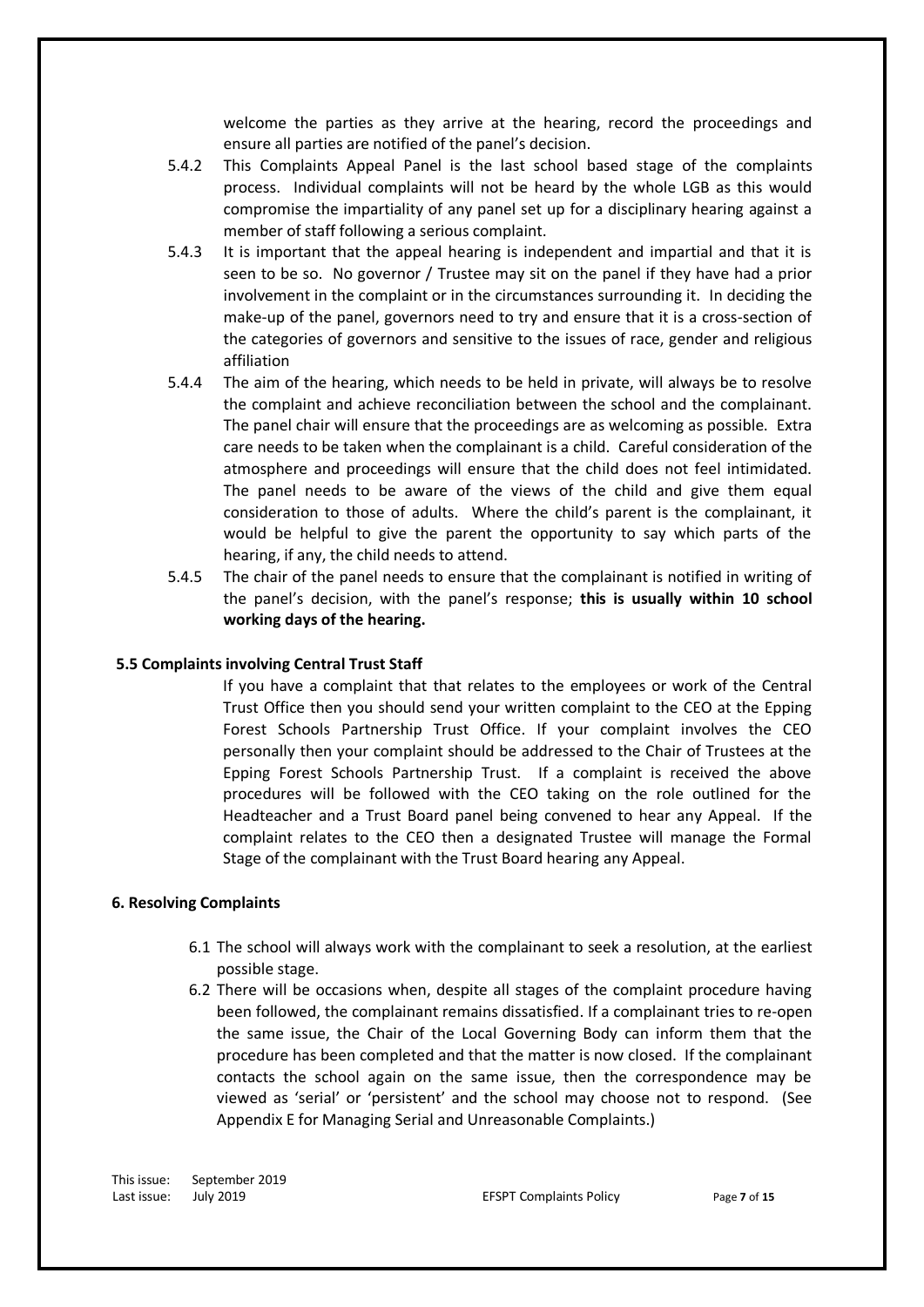- 6.3 Therefore, in cases where a school is contacted repeatedly by an individual making the same protracted points we may need to close the complaint.
- 6.4 However, the school must not mark a complaint as 'serial' before the complainant has completed the procedure.
- 6.5 'Complaint campaigns' Where the school receives a large volume of complaints about the same topic or subject, especially if these come from complainants unconnected with the school, the school may respond to these complaints either by publishing a single response on the school website or sending a template response to all complainants. If the Complainants are not satisfied with the schools response, or wish to pursue the complaint further, the normal procedures will apply.

#### <span id="page-7-0"></span>**7. Reporting and Learning from Complaints**

7.1 The LGB / Trust Board will monitor the level and nature of complaints and review the outcomes on a regular basis to ensure the effectiveness of the procedure, identify any learning and make recommendations for improvement. The Headteacher will report any official complaints in the Headteacher's Report to the LGB. This will be done on a confidential basis and the names of the Complainants and any personal details will not be disclosed to the whole Governing Body or/ Trust Board.

7.2 As well as addressing an individual's complaints, the process of listening to and resolving complaints will contribute to school improvement. When individual complaints are heard the Local Governing Body may identify underlying issues that need to be addressed. The monitoring and review of complaints by the school, the Local Governing Body and the Board of Trustees will be a useful tool in evaluating the school's performance.

7.3 In line with our Data Retention Policy, records relating to a complaint will be stored confidentially for 6 years.

#### <span id="page-7-1"></span>**8. Publishing the Procedure**

There is a legal requirement for this Complaints Procedures to be publicised. Each school will include this information on the school website.

# <span id="page-7-2"></span>**9. Other Sources of Information and Advice**

<span id="page-7-3"></span>If your concern is about an aspect of special educational needs and disability provision, which might include information about relevant voluntary organisations and support groups in Essex, you might like to talk to the SEND Information, Advice and Support service, the helpline number is 0333 013 8913 or complete the SENDIASS Parent/Carers Contact Form via the Essex County Council website.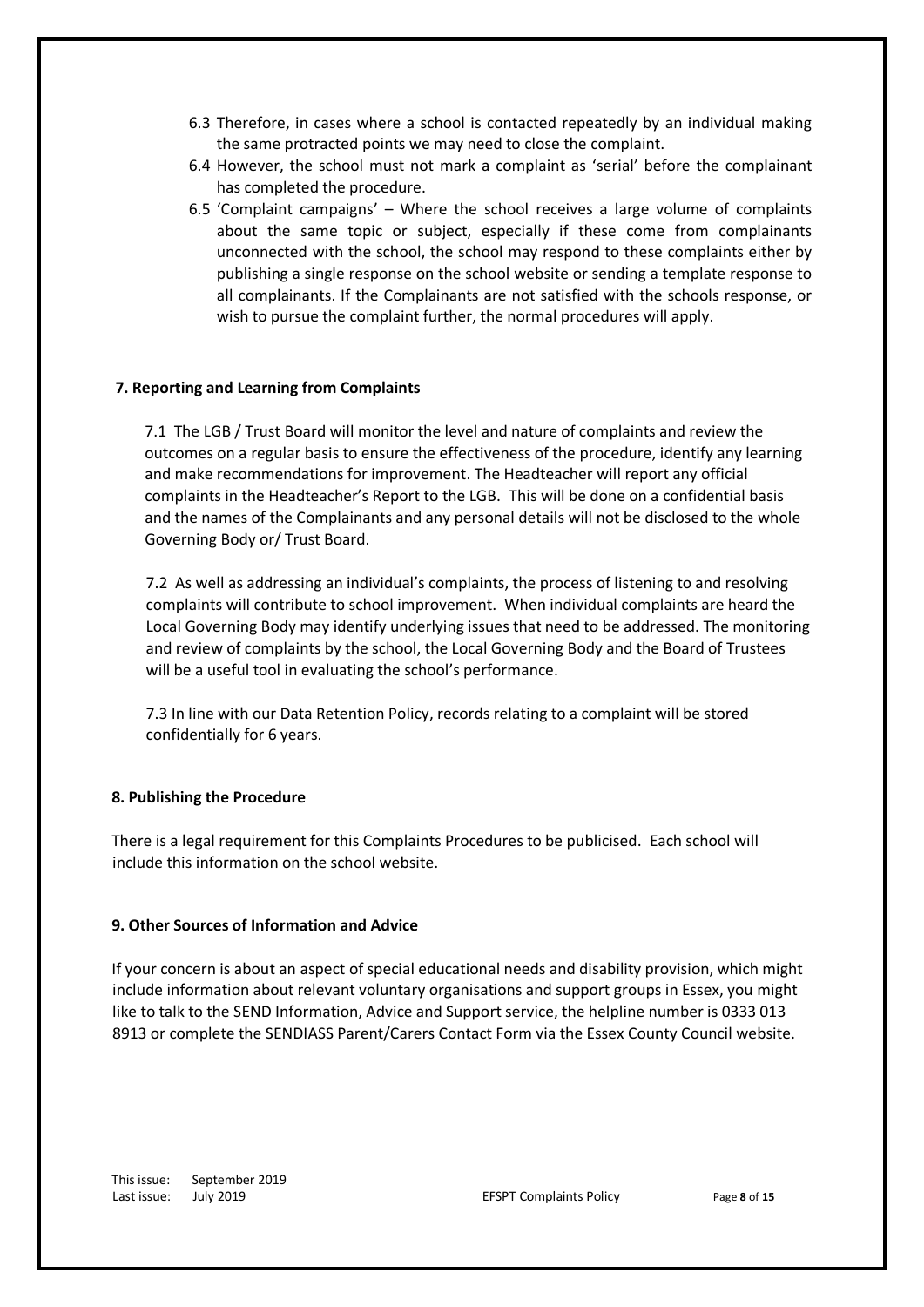# **10. The Role of Education and Skills Funding Agency**

- 10.1.1 If a complaint comes to the ESFA they will check whether the complaint has been dealt with properly by the school. The ESFA will consider complaints about schools that fall into any of the following three areas:
	- I. Where there is undue delay or the school did not comply with its own complaints procedure when considering a complaint.
	- II. Where the school is in breach of its funding agreement with the Secretary of State.
	- III. Where a school has failed to comply with any other legal obligation.
- 10.1.2 The ESFA will not overturn a school's decision about a complaint. However, if they find a school did not deal with a complaint properly they will request the complaint is looked at again and procedures meet the requirements set out in the Regulations.
- 10.1.3 ESFA complaints can be submitted by following the link [https://www.gov.uk/government/organisations/education-funding](https://www.gov.uk/government/organisations/education-funding-agency/about/complaints-procedure)[agency/about/complaints-procedure](https://www.gov.uk/government/organisations/education-funding-agency/about/complaints-procedure)

# <span id="page-8-0"></span>**11. Review**

<span id="page-8-1"></span>This Policy will be reviewed every 2 years.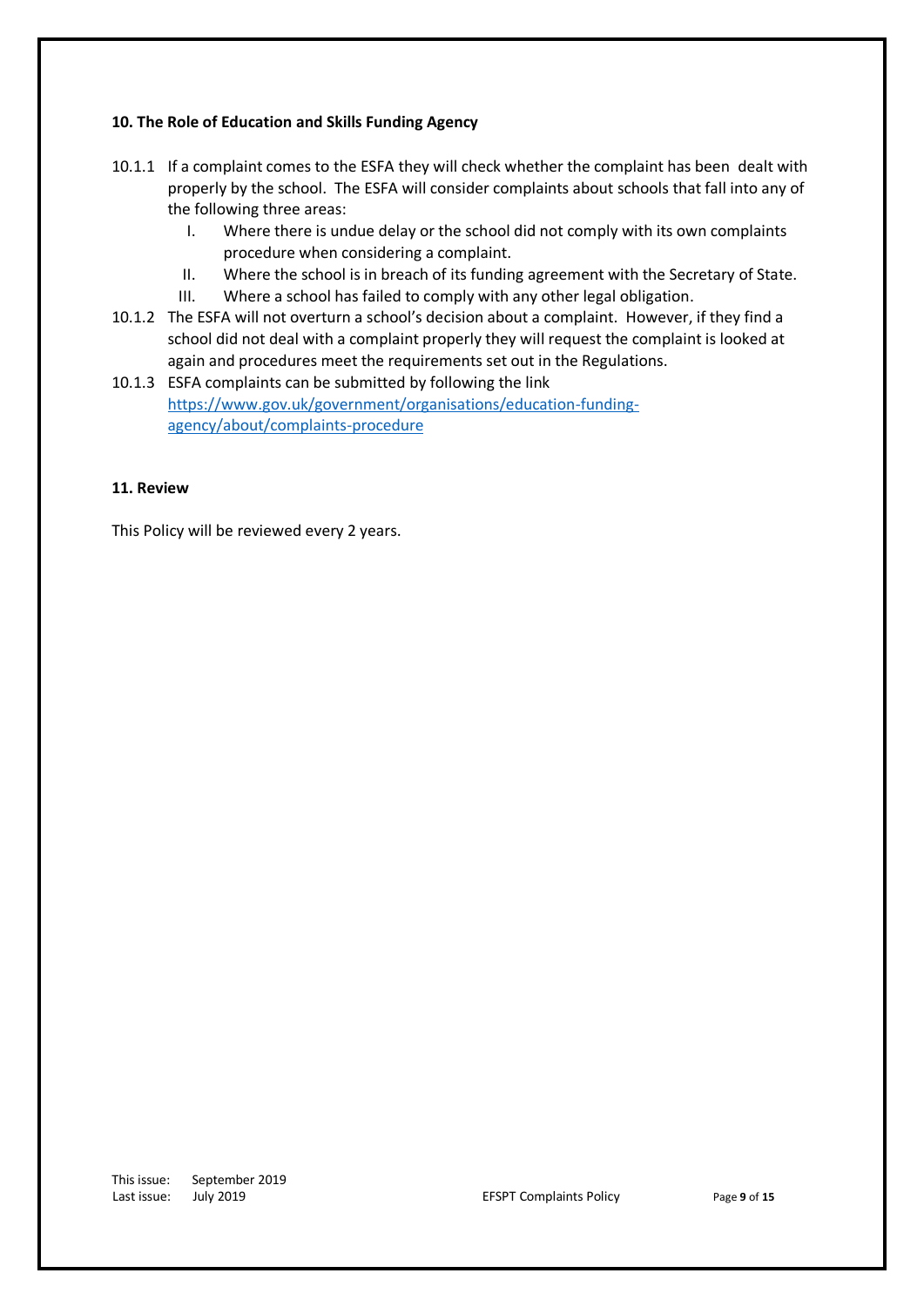#### **Appendix A – PROCESS SUMMARY**

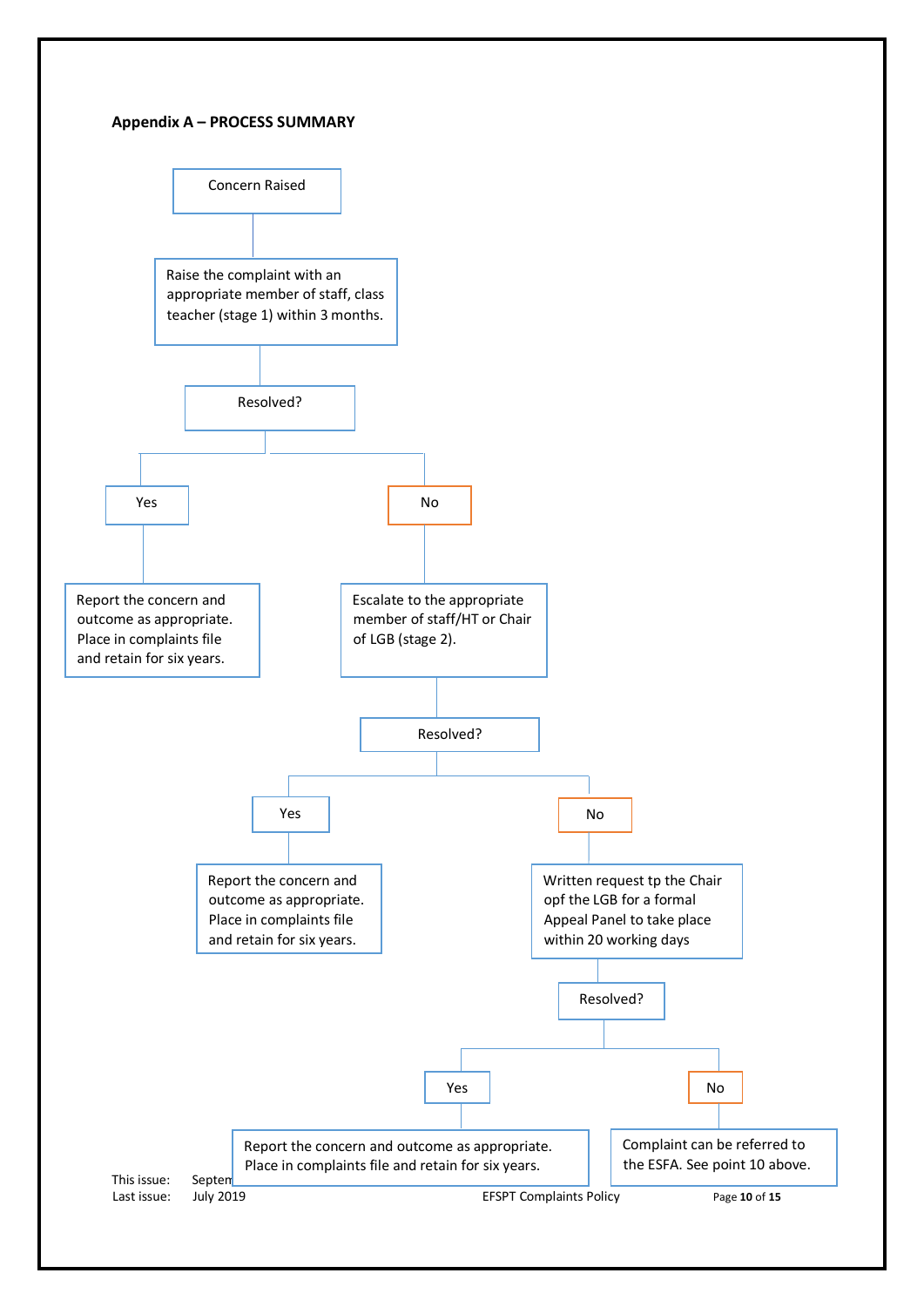#### <span id="page-10-0"></span>**Appendix B - LEGISLATION**

All academies must have a complaints procedure. This must meet the standards set out in the Education (Independent School Standards England) Regulations 2014 Schedule 1, Part 7.

The Regulations set out how complaints procedures should be drawn up and used effectively to handle complaints from parents of pupils.

This issue: September 2019 Last issue: July 2019 EFSPT Complaints Policy Page **11** of **15**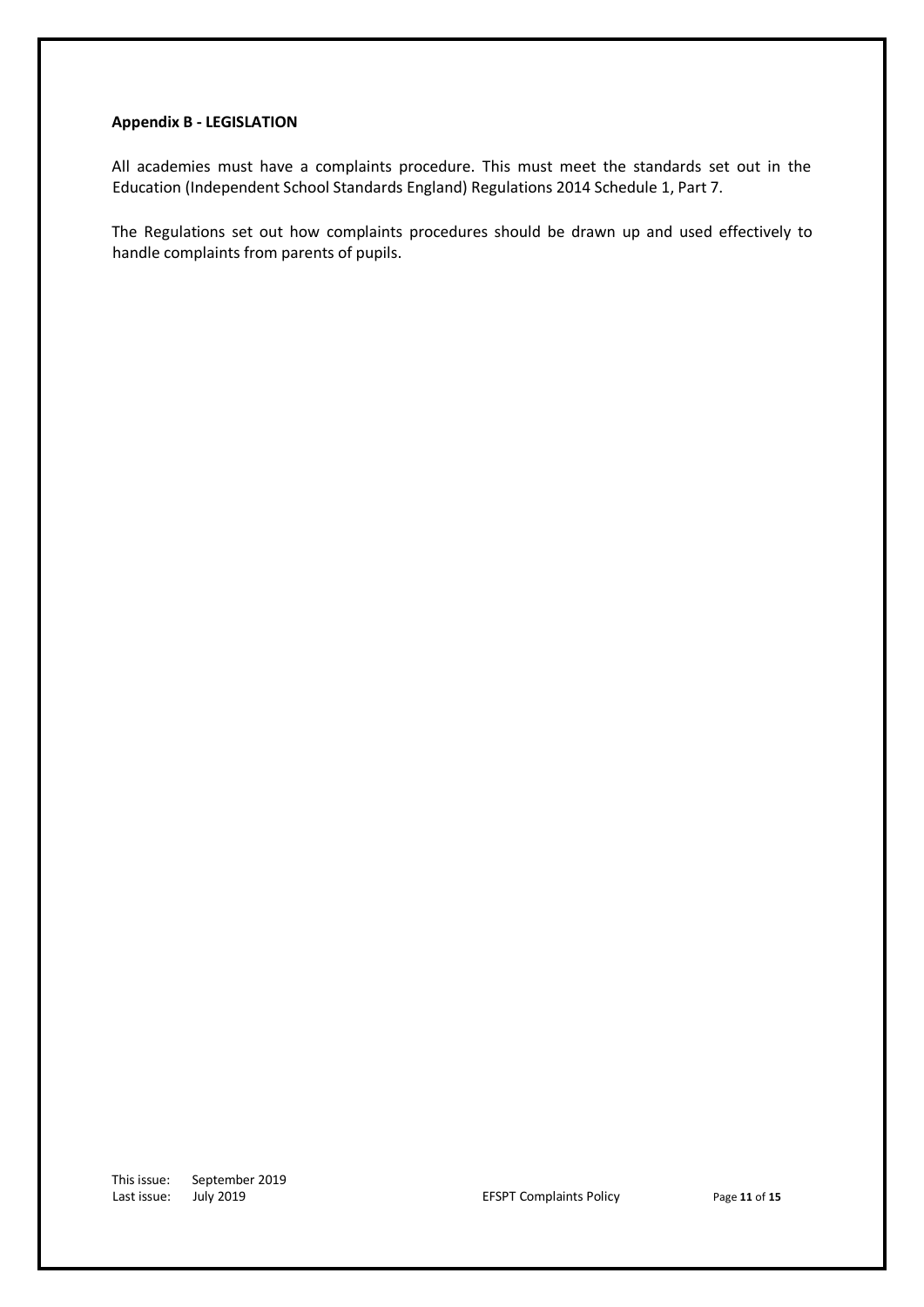# <span id="page-11-0"></span>**Appendix C – COMPLAINTS FORM**  (NOTE: COMPLAINTS FORM TO BE PRESENTED ON SCHOOL HEADED PAPER)

Please complete and return to the Headteacher/Chair of Governors who will acknowledge receipt and explain what action will be taken.

Your name:

Your address:

Postcode:

Your contact details:

Daytime telephone number: Evening telephone number: Email address:

Pupil's name:

Your relationship to the pupil:

Please give details of your complaint (continue on a separate sheet if necessary):

What action, if any, have you already taken to try and resolve your complaint. (Who did you speak to and what was the response)?

What actions do you feel might resolve the problem at this stage?

Are you attaching any paperwork? If so, please give details.

Signature: Date:

This issue: September 2019 Last issue: July 2019 EFSPT Complaints Policy Page **12** of **15**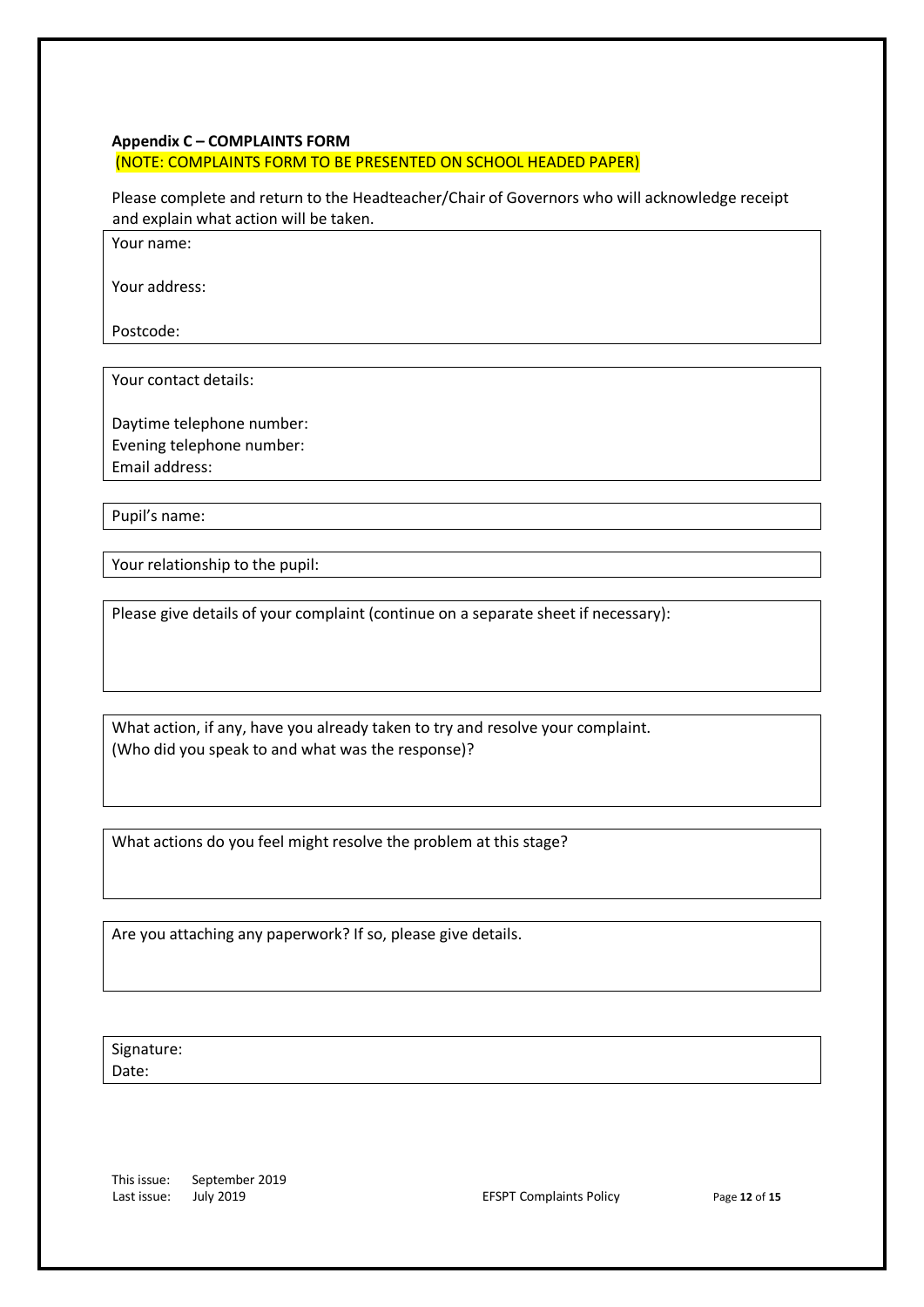# <span id="page-12-0"></span>**Appendix D - Complaints Appeal Panel Procedure for Local Governing Body**

The complaints panel will consist of a minimum of 3 members. In the interests of impartiality, at least one member of the panel will be independent of the management and running of the school and this will normally be a member of a LGB of another school in the Trust / or a Governor from another local MAT who has no prior knowledge or involvement in the complaint. This panel will elect their own chair. The panel will have a Clerk who shall play no part in the decision-making process.

The complainant should submit the details of their concerns, in writing including any witness statements and any supporting documentation, to the Clerk. The Clerk will seek similar written responses from the school. These should be received from both parties' **10 school working days before the hearing and shared with both parties 5 school working days before the hearing.**

The complainant (who may be accompanied by a friend if they wish) and representative(s) from the school (who may also be accompanied by workplace colleagues or representatives from their professional associations) will be invited to attend the panel hearing in order to clarify the matter. Complainants and School representatives should inform the Clerk if and by whom they will be accompanied prior to the meeting as per guidance in Section 2.

The panel meeting is intended to be investigatory, rather than adversarial, therefore the persons giving evidence or making representations to the panel will do so separately.

The panel chair makes the introductions and outlines the proceedings. The chair of the panel has the discretion to adjourn the hearing where new information is introduced – or for other reasons.

The complainant is invited to explain the complaint, followed by their witnesses.

The panel may question both the complainant and their witnesses.

The complainant is asked to sum up the complaint.

The Headteacher is then invited to explain the school's action and be followed by any school witnesses.

The panel may question both the Headteacher and the witnesses.

The Headteacher is asked to sum up the school's action and response to the complainant.

The panel may also have access to the records kept of the process followed.

The complainant and the school representative(s) will be informed in writing of the outcome, **usually within 10 school working days** of the panel meeting.

The Local Governing Body complaints panel is the last school-based stage in the complaints process.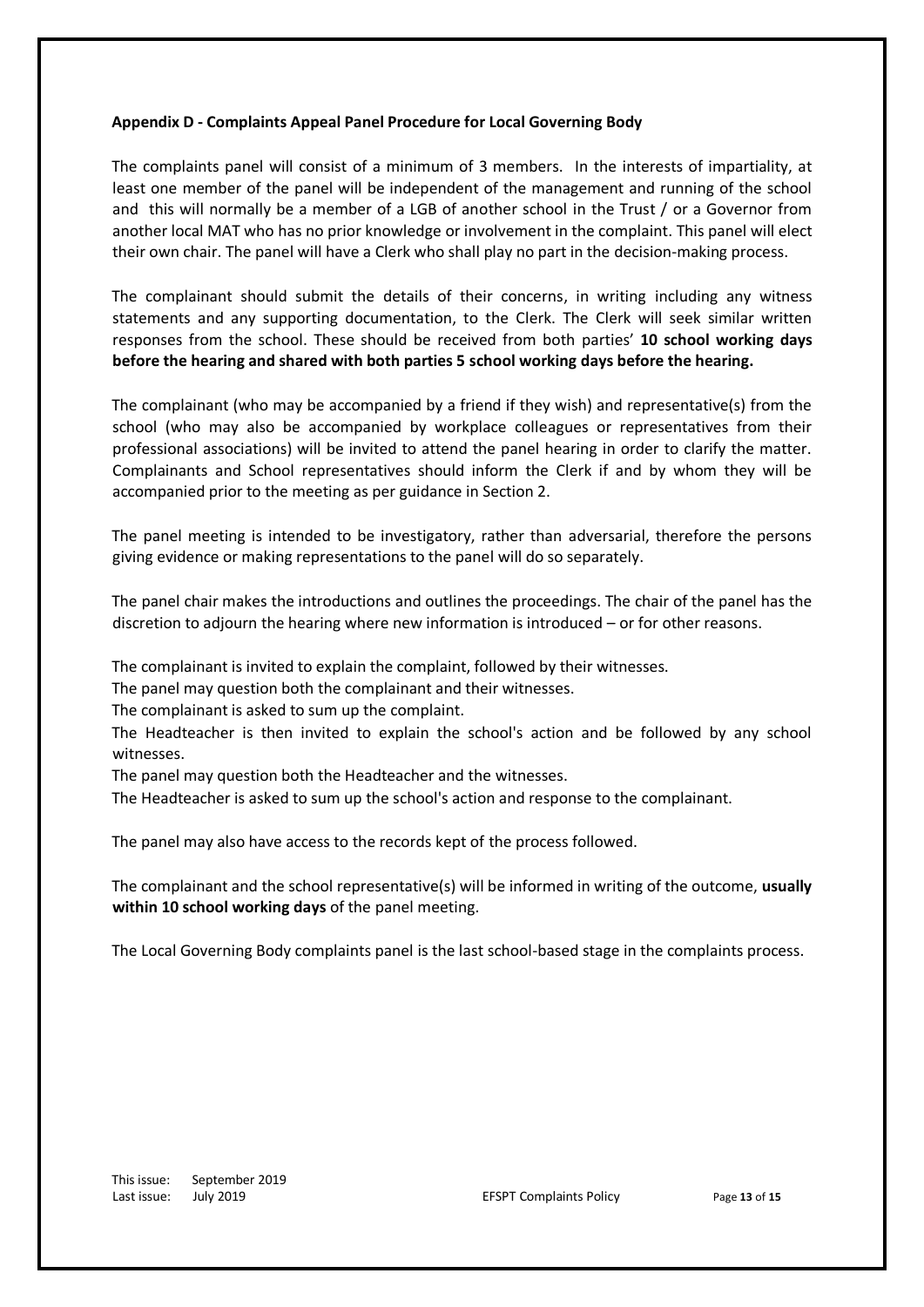# <span id="page-13-0"></span>**Appendix E – Managing Serial and Unreasonable Complaints**

The Epping Forest Schools Partnership Trust is committed to dealing with all complaints fairly and impartially, and to providing a high-quality service to those who complain. We will not normally limit the contact complainants have with our schools and the Trust. However, we do not expect our staff to tolerate unacceptable behaviour and will take action to protect staff from that behaviour, including that which is abusive, offensive or threatening.

The Trust defines unreasonable behaviour as that which hinders our consideration of complaints because of the frequency or nature of the complainant's contact with the Trust and its schools, such as, if the complainant:

- refuses to articulate their complaint or specify the grounds of a complaint or the outcomes sought by raising the complaint, despite offers of assistance
- refuses to co-operate with the complaints investigation process
- refuses to accept that certain issues are not within the scope of the complaints procedure
- insists on the complaint being dealt with in ways which are incompatible with the complaints procedure or with good practice
- introduces trivial or irrelevant information which they expect to be taken into account and commented on
- raises large numbers of detailed but unimportant questions, and insists they are fully answered, often immediately and to their own timescales
- makes unjustified complaints about staff who are trying to deal with the issues, and seeks to have them replaced
- changes the basis of the complaint as the investigation proceeds
- repeatedly makes the same complaint (despite previous investigations or responses concluding that the complaint is groundless or has been addressed)
- refuses to accept the findings of the investigation into that complaint where the school's complaint procedure has been fully and properly implemented and completed including referral to the Department for Education
- seeks an unrealistic outcome
- makes excessive demands on school time by frequent, lengthy and complicated contact with staff regarding the complaint in person, in writing, by email and by telephone while the complaint is being dealt with
- uses threats to intimidate
- uses abusive, offensive or discriminatory language or violence
- knowingly provides falsified information
- publishes unacceptable information on social media or other public forums
- fails to respect the confidentiality of the process

This issue: September 2019 Last issue: July 2019 EFSPT Complaints Policy Page **14** of **15**